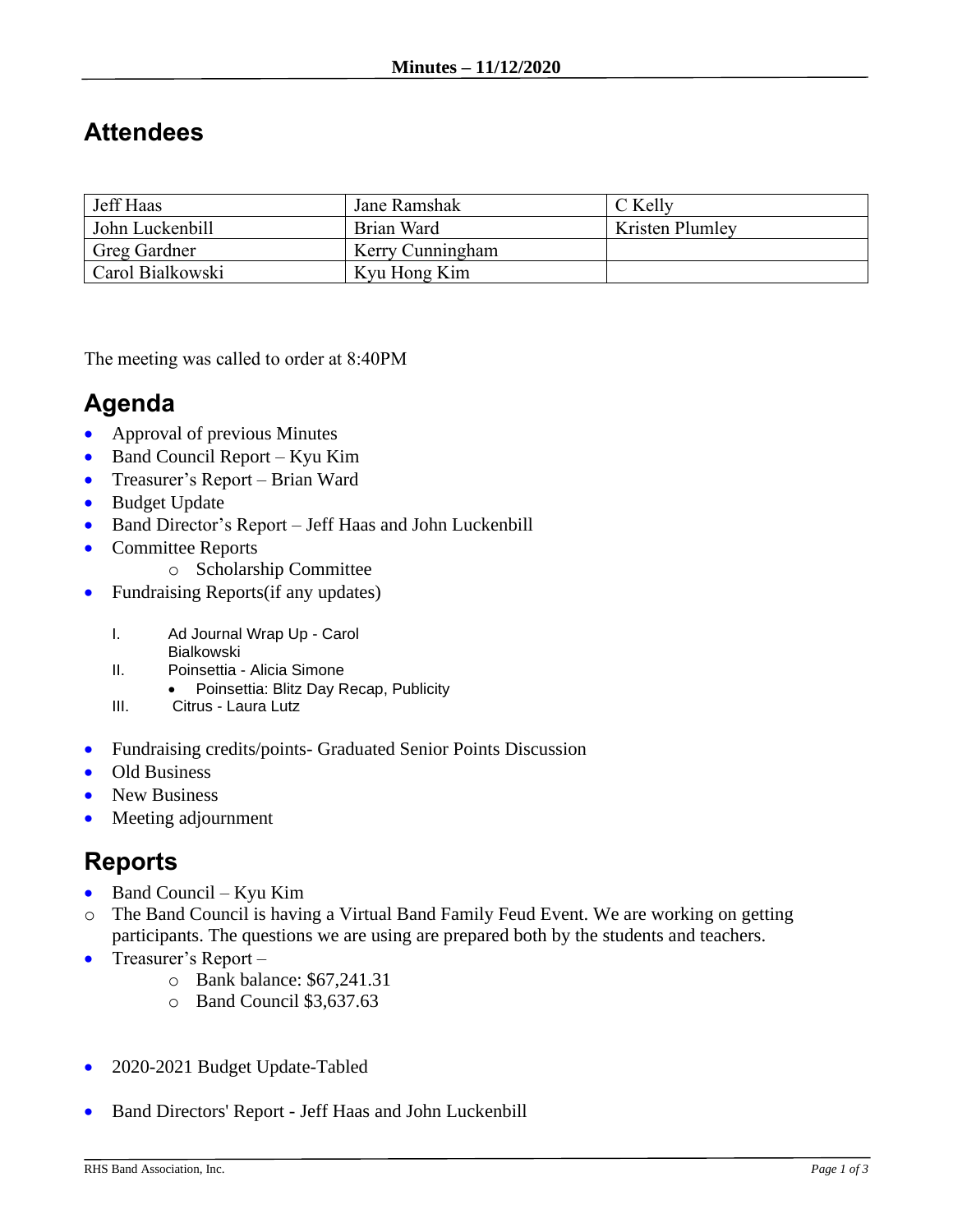- o We started small ensembles this week. We are planning on providing music at Downtown for the Holidays on December  $4<sup>th</sup>$  from 6:00-8:00. Each ensemble will have a 30-minute time slot.
- o Curricular bands are doing recordings. The Wind Ensemble is working on their second song.
- $\circ$  We will be visiting with the 8<sup>th</sup> grade bands next week. Between now and January we will be visiting 3 times. We need to determine how we will conduct assessments for the High School.
- o Jazz band auditions are in two weeks with a planned start in December.
- Marching Band Report John Luckenbill
	- o Marching Band is done.
	- o We have a competition recording "Creative Class" to be judged this weekend.
	- o Thank You to Mari Tagliabue and Beth Ward for organizing the Band Banquet and Kyu Kim for putting together the Band Banquet Book.
	- o We are starting to plan for next year and thinking about show ideas.
	- o Next up is starting to plan for Field Captain auditions
	- o Winter Guard-We are waiting for the Winter Sport Guidelines which will be released near Thanksgiving. Like Marching Band it will be all virtual.
- Scholarship Committee-tabled
- Fund Raising Report
- Ad Journal -Carol Bialkowski, Ad Journal Chair
	- o We have 75 in house, 55 are businesses
	- o Some families have been sponsoring local businesses ads
	- o Marching Band photos are in. Ensembles photos will be taken over zoom. Concert Bands will be taken by period. Senior Bios will be done next week.
	- o We need to decide on Cover Art.
	- $\circ$  Distribution will be the end of the 2<sup>nd</sup> or 3<sup>rd</sup> week of January. We will need volunteers to help deliver the journals.
- Poinsettia Sale- Alicia Simone was not able to attend. Tabled
- Citrus Sale-Tabled
- Fundraising credits/points-We need to decide on what to do with graduating Senior points. Do we roll them over to another student or put them in a scholarship fund. Ajunta will provide an updated list of points.
- New Business-none
- Old Business-none

## **Motions**

| Motion | First | Second | Vote      | <b>Status</b> |
|--------|-------|--------|-----------|---------------|
| . .    |       |        | For       | Approved      |
|        |       |        | 0 Against |               |
|        |       |        | For       | Approved      |

RHS Band Association, Inc. *Page 2 of 3*